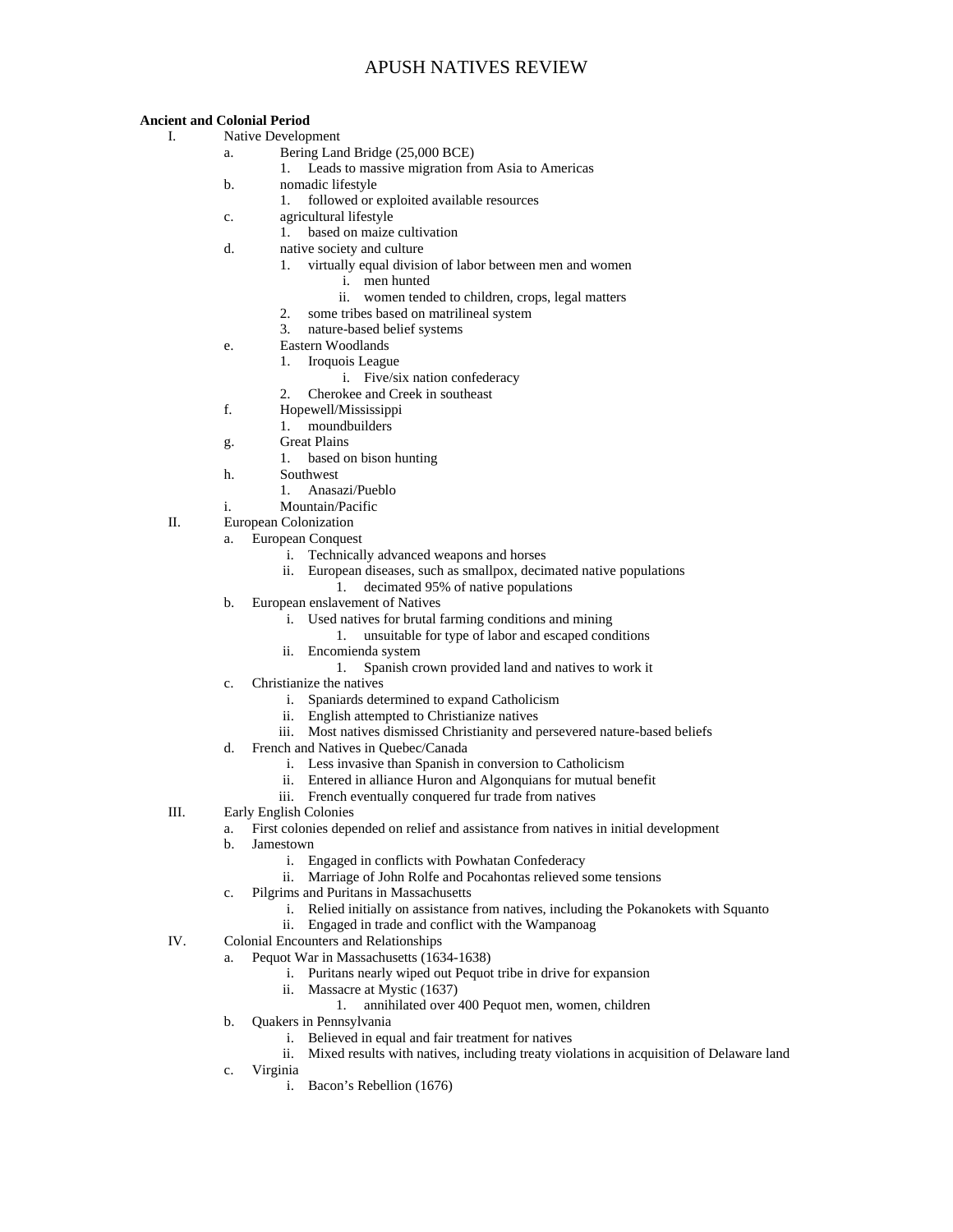- 1. western farmers and fur traders attack natives leading to conflict between western colonists and colonial easterners and governor
- d. King Philip's War in Massachusetts (1675-1676)
	- i. Metacomet/King Philip launched attacks in retaliation for English incursions
	- ii. After Metacomet's death, colonists devastate native alliance
- e. Pueblo Revolt (1680)
	- i. Spanish colonial governor persecuted Pueblo natives for their religious practices
	- ii. Pueblo natives launched an attack and drove Spanish out of New Mexico for 50 years

#### **Revolutionary and Constitutional Period (1750-1800)**

- I. French and Indian War (1754-1763)
	- a. Albany Plan of Union (1754)
		- i. Benjamin Franklin's plan to unite colonists for mutual defense against French and natives ii. Attempted to form alliance with Iroquois
		-
		- iii. Never was approved by reluctant colonial governments
	- b. native alliances
		- i. mostly sided with the French
			- 1. developed friendly and mutual relationships economically in fur trade business
			- 2. preferred French treatment over English and colonists
		- ii. changing sides
			- 1. as war favored English, natives started switching sides in hopes of preventing English retaliation
	- c. Pontiac's Rebellion (1763)
		- i. After English victory, the English raised prices on goods for natives and refused to pay rents in frontier
		- ii. Pontiac of the Ottawa launched a rebellion in Ohio Valley
			- 1. attacked from Michigan to Virginia
			- 2. suppressed by British troops
		- iii. led to Proclamation of 1763
			- 1. prohibited colonial development west of the Appalachian Mountains to prevent further native incursions
- II. American Revolution
	- a. Natives tended to side with British in fear of American aggression and expansion if colonists victorious
	- b. Some natives helped colonists in guerilla warfare tactics
	- c. Treaty of Paris (1783)
		- i. Land claims made between U.S. and Britain but no representation by natives in peace treaty
- III. Early Republic
	- a. Northwest Ordinance claimed land between Ohio and Mississippi Rivers
		- i. Led to wars with Miami Confederacy until 1795
			- 1. Treaty of Greenville after Battle of Fallen Timbers proclaimed most of Northwest Territory as American
			- ii. Led to increased native relations and alliances with the Spanish across the Mississippi
	- b. U.S. Constitution
		- i. Mentioned no guarantee of rights, privileges, and citizenship for natives
	- c. Washington's view on natives
		- i. Believed natives to be individual equal, but society lagged behind
		- ii. Preferred natives adopt American culture and practices
			- 1. endorsed assimilation programs along with Secretary of War Henry Knox
		- iii. Strongly enforced and supported treaties with natives
			- 1. Pinckney's Treaty/Treay of San Lorenzo (1796)
				- a. Treaty with Spanish to prevent conflicts with natives on the
					- Mississippi frontier
		- iv. Indian Trade and Intercourse Acts (1790s)
			- 1. enforcement of treaties and trade relations
			- 2. establishment of civilization programs
			- 3. Benjamin Hawkins was an appointed federal officer to initiate and promote civilization programs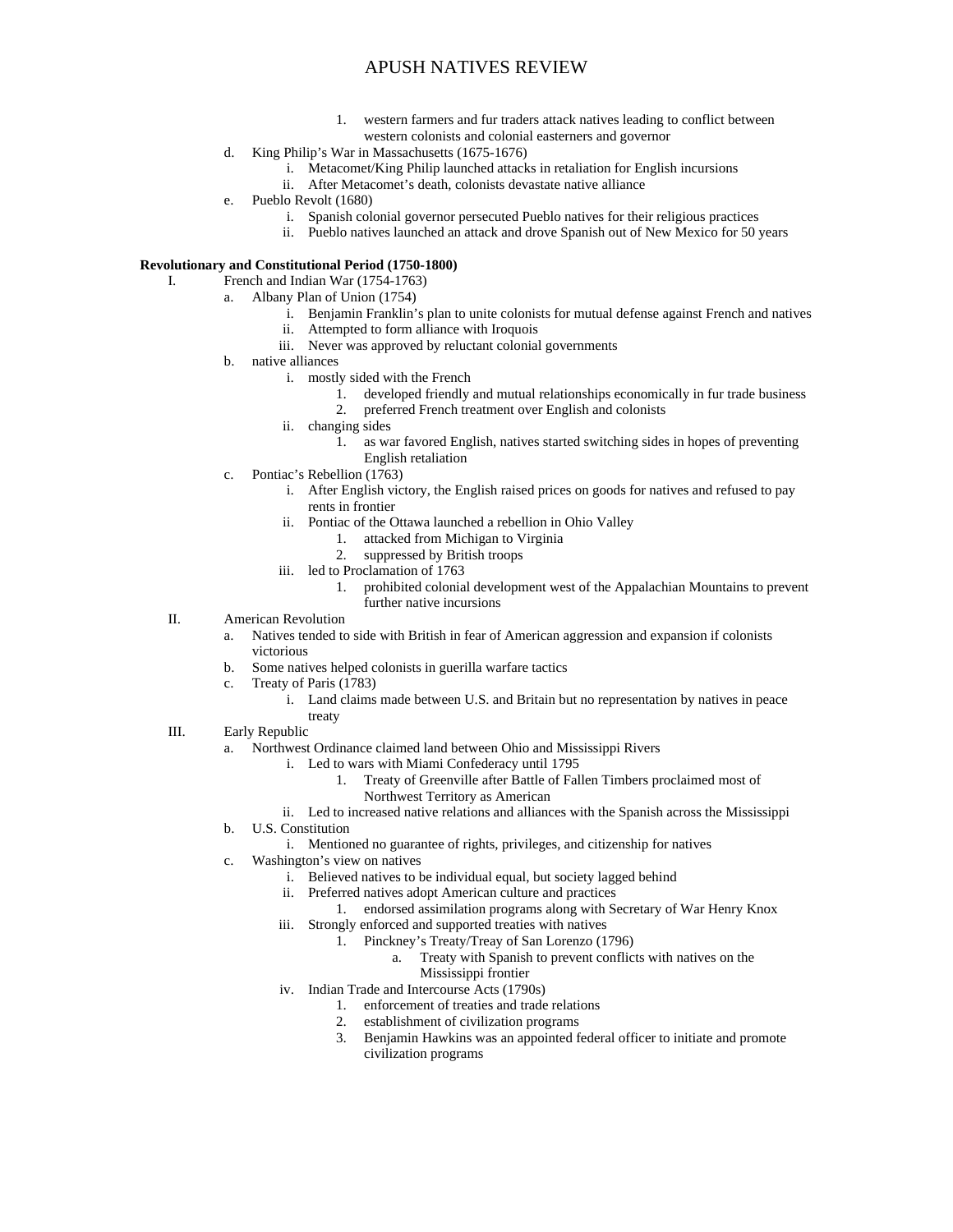#### **Antebellum Period and Manifest Destiny (1800-1900)**

- I. Louisiana Purchase (1803)
	- i. Granted U.S. lands from Mississippi River to the Rocky Mountains
	- ii. Jefferson believed in assimilation into American culture as natives should leave nomadic lifestyle for agricultural lifestyle
		- 1. Civilization Fund Act (1819)
			- a. Federal subsidies for reform groups designed to "civilize" native
				- groups
	- iii. Will lead to future encounters and conflicts with Plains natives
- II. War of 1812
	- a. Tecumseh's War (1810-1813)
		- i. Alliance with Britain to prevent further American expansion
		- ii. Tecumseh unified many tribes and significantly defeated Americans in numerous battles
		- iii. Prophet, Tecumseh's brother, led native religious and cultural revival to lend more support
		- iv. Battle of Tippecanoe led to William Henry Harrison's fame
		- v. Native alliance fell apart after Tecumseh's death
	- b. Battle of Horseshoe Bend (1814)
		- i. Andrew Jackson and U.S. army against Creek tribe led to Americans establishing control in Alabama and Georgia
- III. Early Expansion under Manifest Destiny
	- a. First Seminole War (1814-1819)
		- i. Led to Andrew Jackson's invasion of Spanish Florida
			- 1. Spain ceded Florida in 1819 under Adams-Onis Treaty
	- b. "Five Civilized Tribes" in the South
		- i. Cherokee, Creek, Seminole, Choctaw, Chicasaw
		- ii. Cherokee Nation
			- 1. established sovereign government within Georgia, developed written language, converted to Christianity, developed agricultural lifestyle including slave ownership
	- c. Native Policy and Removal
		- i. Office of Indian Affairs/Bureau of Indian Affairs (1824)
			- 1. established to enforce treaties and civilization programs under the Department of War, later Department of Interior
		- ii. Indian Removal Act (1830)
			- 1. Remove natives and resettle into Indian Territory/Oklahoma
			- 2. Enforced to remove tribes from land lush with resources, including gold
		- iii. *Cherokee Nation v. Georgia* (1831)
			- 1. ruled Cherokee Nation a dependent nation but not subject to original jurisdiction as an independent nation
		- iv. *Worcester v. Georgia* (1832)
			- 1. established tribal sovereignty within the state of Georgia and subject to federal law
		- v. Trail of Tears (1835-1838)
			- 1. thousands of natives from the Five Civilized Tribes virtually forced to walk and travel from Georgia to Oklahoma under supervision of U.S. Army
			- 2. many died along the way due to sickness and conditions
		- vi. Second Seminole War (1835-1842)
			- 1. in retaliation for native removal, Seminoles attacked Americans and forts across Florida
			- 2. reservation established for Seminoles in southwest Florida
		- vii. Third Seminole War (1855-1858)
			- 1. further American encroachment agitated Seminoles who launched attacks
			- 2. led to further removal of Seminoles with very little remaining in Florida
		- viii. Roger Taney and Supreme Court
			- 1. ruled natives possess right to become naturalized citizens of the United States
			- 2. had ruled blacks/slaves could not become citizens in *Dred Scott* decision
- IV. Late Expansion and Indian Wars
	- a. Civil War (1861-1865)
		- i. Most natives sided with Union with belief they would be given sympathy and opportunities by the federal government after the war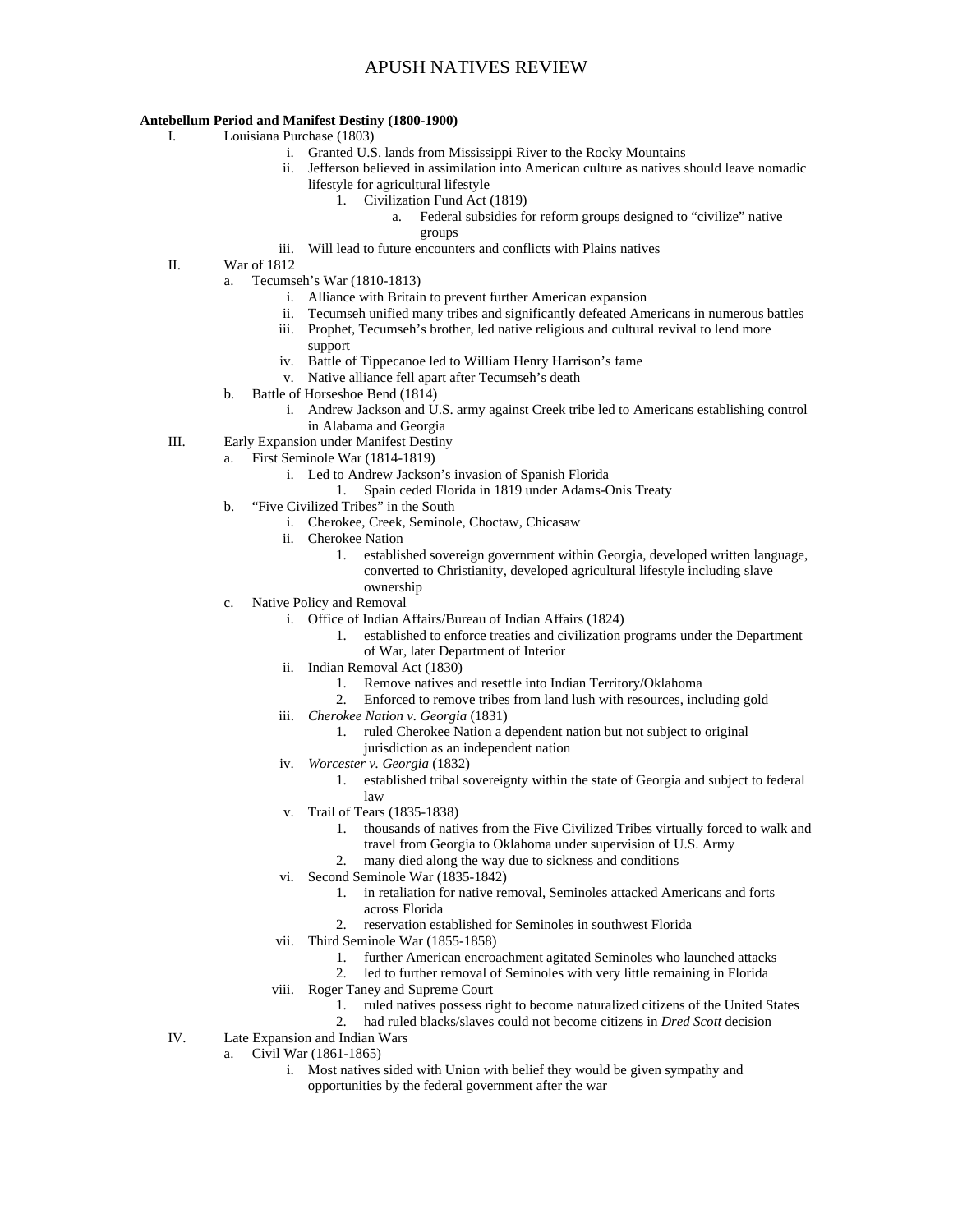- ii. General Ely Parker of the Seneca tribe drafted articles of surrender between General Robert E. Lee and General Ulysses S. Grant at Appomattox
- b. Expansion on the Frontier
	- i. Homestead Act of 1862, Morrill Land Grant Act of 1862, and Transcontinental Railroad Act led to massive expansion and settlement in Louisiana Territory land, Mexican Cession land, and Pacific Northwest land
		- 1. led to numerous encounters and conflicts with various native tribes
	- ii. Oklahoma Land Runs (1889-1893)
		- 1. closing of frontier led to federal government opening up Indian Territory lands to settler claims
	- iii. Indian Appropriations Act of 1871
		- 1. ended additional official recognition of tribal sovereignty and nationality and treaties
	- iv. Native tribal characteristics
		- 1. most based on nomadic lifestyle
		- 2. assimilated horses to develop transportation and hunting
		- 3. Plains natives dependent on buffalo/bison herds for meat and fur
	- v. Native pride and revivalism
		- 1. Sitting Bull of Sioux protested and conflicted with American expansionism and assimilation
		- 2. Wovoka's Ghost Dance Movement
			- a. Developed chants and dances to gather spiritual support to drive out Americans
			- b. Viewed as a serious threat to U.S. Army and American interests
- c. Indian Wars
	- i. Conflicts with Comanche and Kiowa in Texas
	- ii. Conflicts with Apache and Najavo in the Southwest
		- 1. Geronimo surrenders in 1886
	- iii. Conflicts with the Nez Perce, Spokane, Yakama, Nisqually, Cayuse in Pacific Northwest
	- iv. Sioux Wars in Great Plains
		- 1. Sand Creek Massacre (1864)
			- a. Volunteers attacked and murdered over 200 Cheyenne and Arapaho village
		- 2. Battle of Little Bighorn (1876), part of Great Sioux Wars
			- a. General George Custer ambushed and annihilated by Crazy Horse and Sioux
		- 3. Wounded Knee Massacre (1890)
			- a. U.S. army opened fire on 300 Sioux, including elderly, women, and children
- d. Americanization of Natives
	- i. Senator Henry Dawes
		- 1. Dawes Severalty Act of 1887
			- Authorized President to survey native land to break up tribal lands for individual land grants
			- 2. Dawes Commission
				- a. Negotiated with natives as a whole rather than individual tribes
				- b. Negotiated with natives to relinquish tribal collective lands into individual parcels
					- i. Natives suffered from adapting to agricultural lifestyle
				- c. Established assimilation programs and "white" educational programs
	- ii. native boarding schools
		- 1. Carlisle Indian Industrial School (1879)
			- a. Assimilation through total immersion
				- i. Learn reading, writing, arithmetic, Christianity in English
			- b. Given American style clothing, grooming and haircuts, taught Christianity
				- i. Forbade native language and cultures